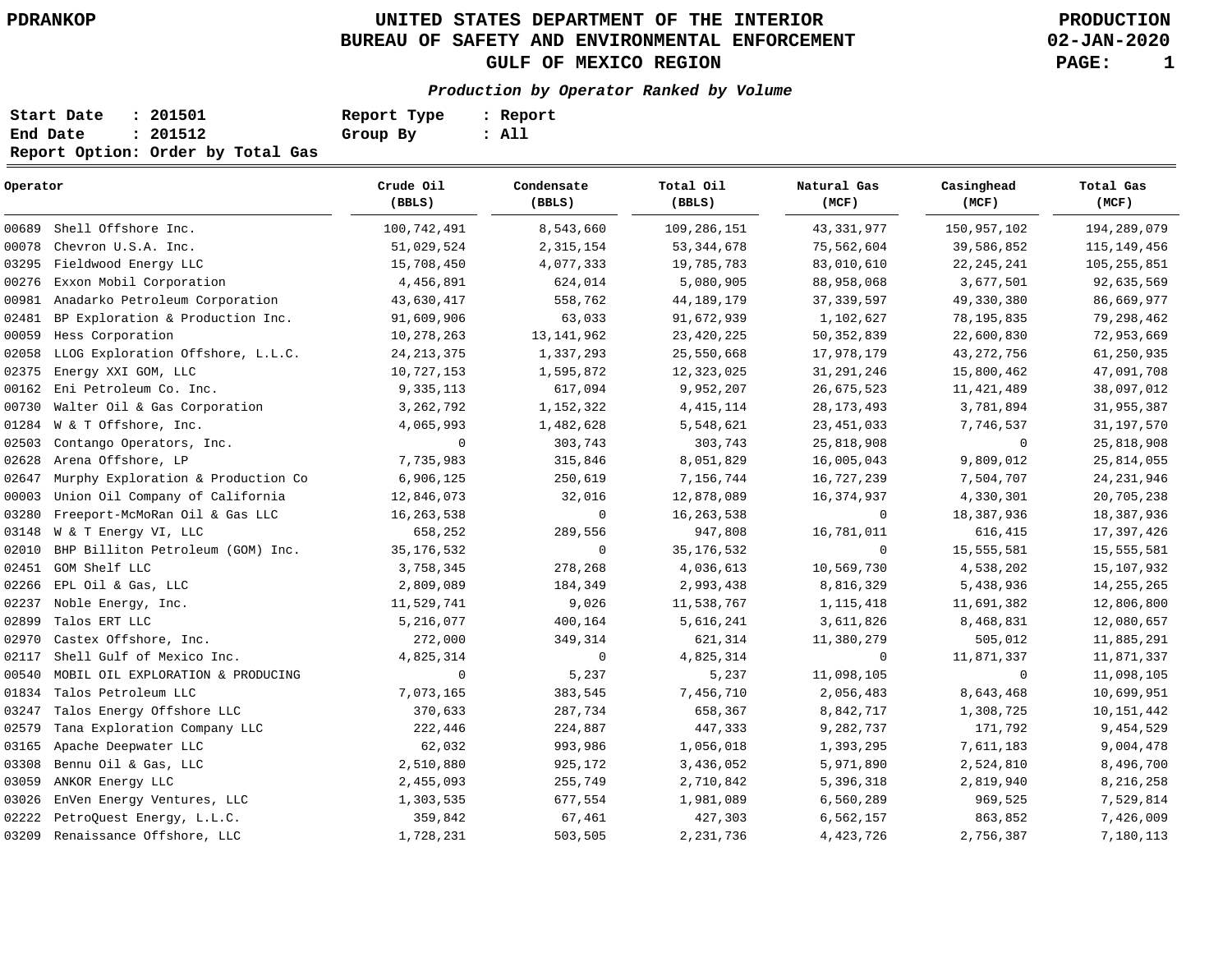# **UNITED STATES DEPARTMENT OF THE INTERIOR PDRANKOP PRODUCTION BUREAU OF SAFETY AND ENVIRONMENTAL ENFORCEMENT GULF OF MEXICO REGION PAGE: 2**

**02-JAN-2020**

### **Production by Operator Ranked by Volume**

| Start Date | : 201501                          | Report Type | : Report |
|------------|-----------------------------------|-------------|----------|
| End Date   | : 201512                          | Group By    | : All    |
|            | Report Option: Order by Total Gas |             |          |

| Operator |                                    | Crude Oil<br>(BBLS) | Condensate<br>(BBLS) | Total Oil<br>(BBLS) | Natural Gas<br>(MCF) | Casinghead<br>(MCF) | Total Gas<br>(MCF) |
|----------|------------------------------------|---------------------|----------------------|---------------------|----------------------|---------------------|--------------------|
| 02806    | Marubeni Oil & Gas (USA) LLC       | 1,583,362           | 25,439               | 1,608,801           | 3,660,137            | 2,679,097           | 6,339,234          |
| 03288    | Cochon Properties, LLC             | 21,624              | 15,652               | 37,276              | 4,653,371            | 517,037             | 5,170,408          |
| 02312    | McMoRan Oil & Gas LLC              | 1,242,809           | 184,882              | 1,427,691           | 2,070,260            | 1,394,818           | 3,465,078          |
| 02777    | Peregrine Oil & Gas, LP            | $\mathbf 0$         | 3,308                | 3,308               | 2,929,032            | $\mathbf 0$         | 2,929,032          |
| 01207    | Petrobras America Inc.             | 6,357,121           | 470,589              | 6,827,710           | 1,553,824            | 1,088,784           | 2,642,608          |
| 02815    | Deep Gulf Energy LP                | 5,671               | 0                    | 5,671               | 2,541,441            | 7,735               | 2,549,176          |
| 00724    | Marathon Oil Company               | 2,465,104           | 0                    | 2,465,104           | 0                    | 2,452,840           | 2,452,840          |
| 00056    | ConocoPhillips Company             | 1,093,985           | 0                    | 1,093,985           | 0                    | 2, 218, 422         | 2, 218, 422        |
| 03217    | Northstar Offshore Group, LLC      | 141,694             | 73,679               | 215,373             | 1,570,508            | 288,849             | 1,859,357          |
| 02740    | Knight Resources, LLC              | $\mathbf 0$         | 4,534                | 4,534               | 1,653,036            | 0                   | 1,653,036          |
| 03033    | Black Elk Energy Offshore Operatio | 41,974              | 33,998               | 75,972              | 1,452,796            | 49,777              | 1,502,573          |
| 02477    | Tarpon Operating & Development, L. | 283,951             | 26,342               | 310,293             | 1,098,051            | 305,156             | 1,403,207          |
| 01978    | Helis Oil & Gas Company, L.L.C.    | 0                   | 449,919              | 449,919             | 1,383,297            | 0                   | 1,383,297          |
| 02801    | Hoactzin Partners, L.P.            | $\mathbf 0$         | 4,202                | 4,202               | 661,000              | $\mathbf 0$         | 661,000            |
| 02714    | Century Exploration New Orleans, L | 142,495             | 6,951                | 149,446             | 410,245              | 203,418             | 613,663            |
| 02957    | MC Offshore Petroleum, LLC         | 381,469             | 0                    | 381,469             | $\Omega$             | 592,552             | 592,552            |
| 03269    | Talos Oil and Gas LLC              | 448,126             | 0                    | 448,126             | $\Omega$             | 501,530             | 501,530            |
| 02871    | Rooster Petroleum, LLC             | 55,224              | 169,438              | 224,662             | 414,605              | 77,443              | 492,048            |
| 02672    | Medco Energi US LLC                | 238,092             | 9                    | 238,101             | 203,661              | 206,534             | 410,195            |
| 02795    | GoMex Energy Offshore, Ltd.        | 1,165,434           | 394                  | 1,165,828           | $\mathbf 0$          | 350,904             | 350,904            |
| 02513    | Petro Ventures, Inc.               | 4,989               | 14,160               | 19,149              | 258,704              | 40,242              | 298,946            |
| 02986    | Breton Energy, LLC                 | $\mathbf 0$         | 77                   | 77                  | 225,691              | $\mathbf 0$         | 225,691            |
| 01986    | Flextrend Development Company, L.L | 112,613             | 2,814                | 115,427             | 81,069               | 136,407             | 217,476            |
| 02800    | Monforte Exploration L.L.C.        | 67,042              | 19,386               | 86,428              | 151,994              | 54,253              | 206,247            |
| 02807    | Marlin Coastal, L.L.C.             | 0                   | 62,215               | 62,215              | 135,447              | 0                   | 135,447            |
| 01586    | Petsec Energy Inc.                 | $\mathbf 0$         | 111                  | 111                 | 135,082              | $\mathbf 0$         | 135,082            |
| 02738    | Anglo-Suisse Offshore Partners, LL | 80,967              | 4,655                | 85,622              | 8,712                | 119,040             | 127,752            |
| 03093    | Bois d' Arc Exploration LLC        | 94,072              | $\mathbf 0$          | 94,072              | $\mathbf 0$          | 90,767              | 90,767             |
| 03368    | Whitney Oil & Gas, LLC             | 35,842              | 17,103               | 52,945              | 27,816               | 43,258              | 71,074             |
| 00687    | CNOOC Petroleum U.S.A. Inc.        | 81,784              | $\mathbf 0$          | 81,784              | $\mathbf 0$          | 53,180              | 53,180             |
| 02111    | Legacy Resources Co., L.P.         | $\mathbf 0$         | 0                    | $\mathbf 0$         | 49,595               | 0                   | 49,595             |
| 02967    | Peregrine Oil & Gas II, LLC        | 0                   | 64                   | 64                  | 39,377               | $\Omega$            | 39,377             |
| 02066    | Ridgelake Energy, Inc.             | 0                   | 37,732               | 37,732              | 35,615               | 0                   | 35,615             |
| 02721    | Tarpon Offshore Ventures, LP       | $\mathbf 0$         | 11,402               | 11,402              | 4,547                | $\Omega$            | 4,547              |
| 02813    | Royal Production Company, Inc.     | 0                   | 1,564                | 1,564               | 4,048                | $\mathbf 0$         | 4,048              |